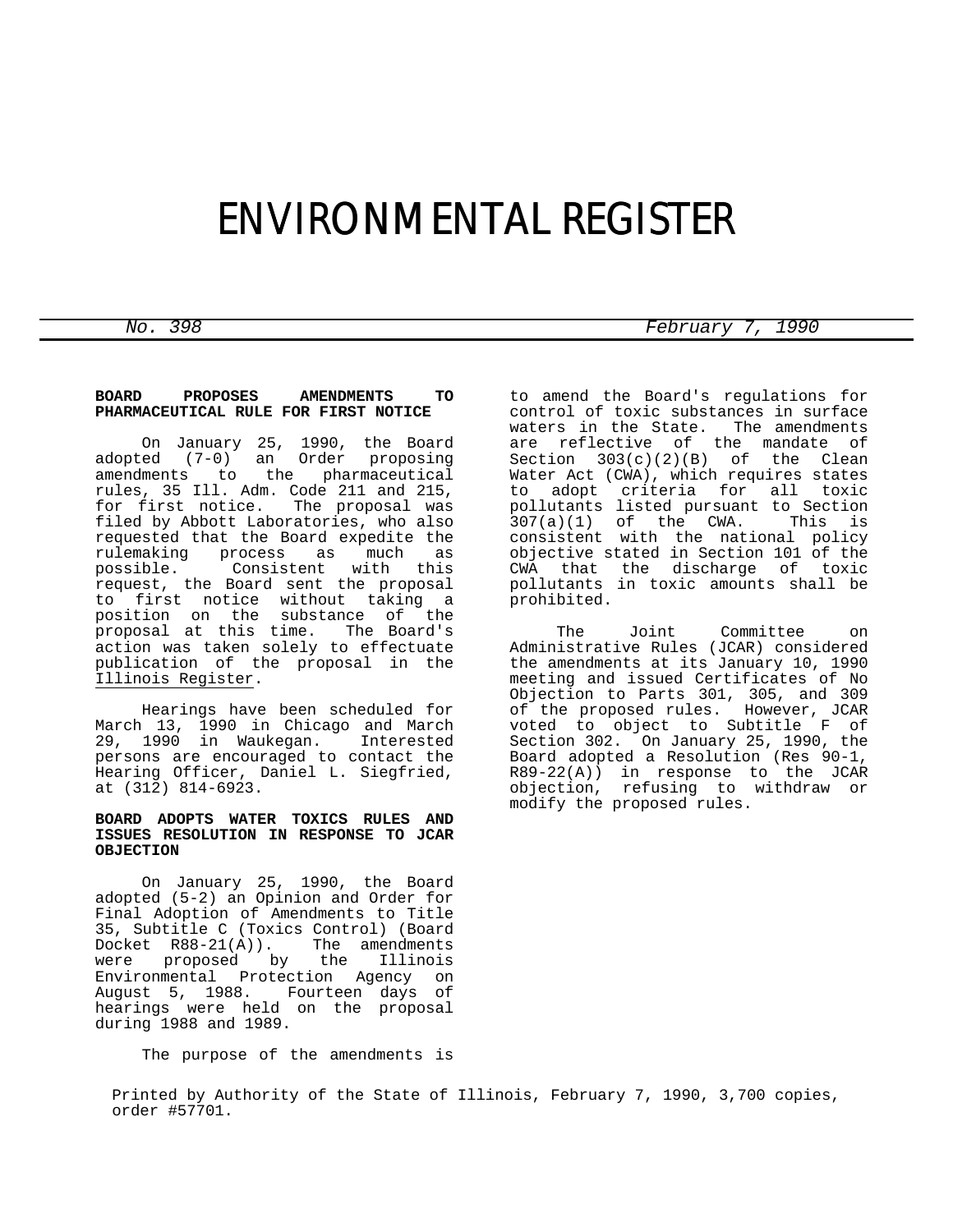Copies of the adopted text will be published shortly in the Illinois Register. For further information, contact Hearing Officer Kathleen M. Crowley at (312) 814-6929.

### **BOARD SENDS TO FIRST NOTICE PROPOSED AMENDMENTS TO TITLE 35, SUBTITLE C (TOXICS CONTROL) IN R88-21 (DOCKET B) PROCEEDING**

 On December 6, 1989, the Board opened Docket B in the R88-21 proceeding for the purpose of providing for first notice certain adjuncts to the overall proposed amendments, now contained in Docket A. These Docket B amendments are not part of the federally required amendments as are those contained in Docket A. Also, most of the amendments contained in Docket B were not included in the first notice of what is now Docket A.

 In general, the Docket B proposed amendments to 35 Ill. Adm. Code 302 include an alternative to the current total iron water quality standards, proposing standards for dissolved iron (Section 302.208 and 302.304), and the addition of subsection (k) to Section 302.211 regarding mixing zones for thermal discharges.

 The Docket B proposed amendments to 35 Ill. Adm. Code 303 are, in effect, a site-specific mixing zone rule applicable to the Granite City Division of National Steel corporation. (Section 303.354)

 The Docket B proposed amendments to 35 Ill. Adm. Code 304 contain an exception for discharges of total residual chlorine which result from chlorination. Intermittent chlorination is practiced by utilities and industries which use surface waters as cooling waters to prevent biofouling of various cooling devices. (Section 304.221)

 The Docket B proposed amendments to 35 Ill. Adm. Code 305 provide a formal link between Section 309.148 and Section 302.210. Section 309.148 allows for a schedule of compliance with effluent and water quality<br>standards, and other legally standards, and other applicable requirements. This would clarify that if a schedule of compliance is in effect, the discharger is complying with Section 302.210 by an alternate means. The amendments also provide that a legally enforceable schedule of compliance precludes enforcement by any party for violation of Section 302.210. (Section 305 (d) and (e))

 The Docket B proposed amendments to 35 Ill. Adm. Code 309 are intended to give a permittee who timely files for a permit modification a stay of enforcement of the Board's rules for up to 240 days. During this stay period the permittee would presumably be able to address compliance without threat of surprise enforcement. (Section 309.152)

 Copies of the proposed amendments and Board Opinion are available upon written request of the Clerk of the Board.

# **BOARD AND STAFF ACTIVITIES**

 Board Member Jacob Dumelle and Assistant Daniel Siegfried were speakers at a seminar on Board practice and procedure hosted by a Chicago law firm on January 5.

 Chairman Marlin was in attendance at Springfield for Governor Thompson's "State of the State" message on January 10.

 Former Board Member James L. Young visited the Board's offices on January 10. Mr. Young was a member from 1975-1979.

 The Board welcomes Mark Miller and Paula Wolken to its staff in the Urbana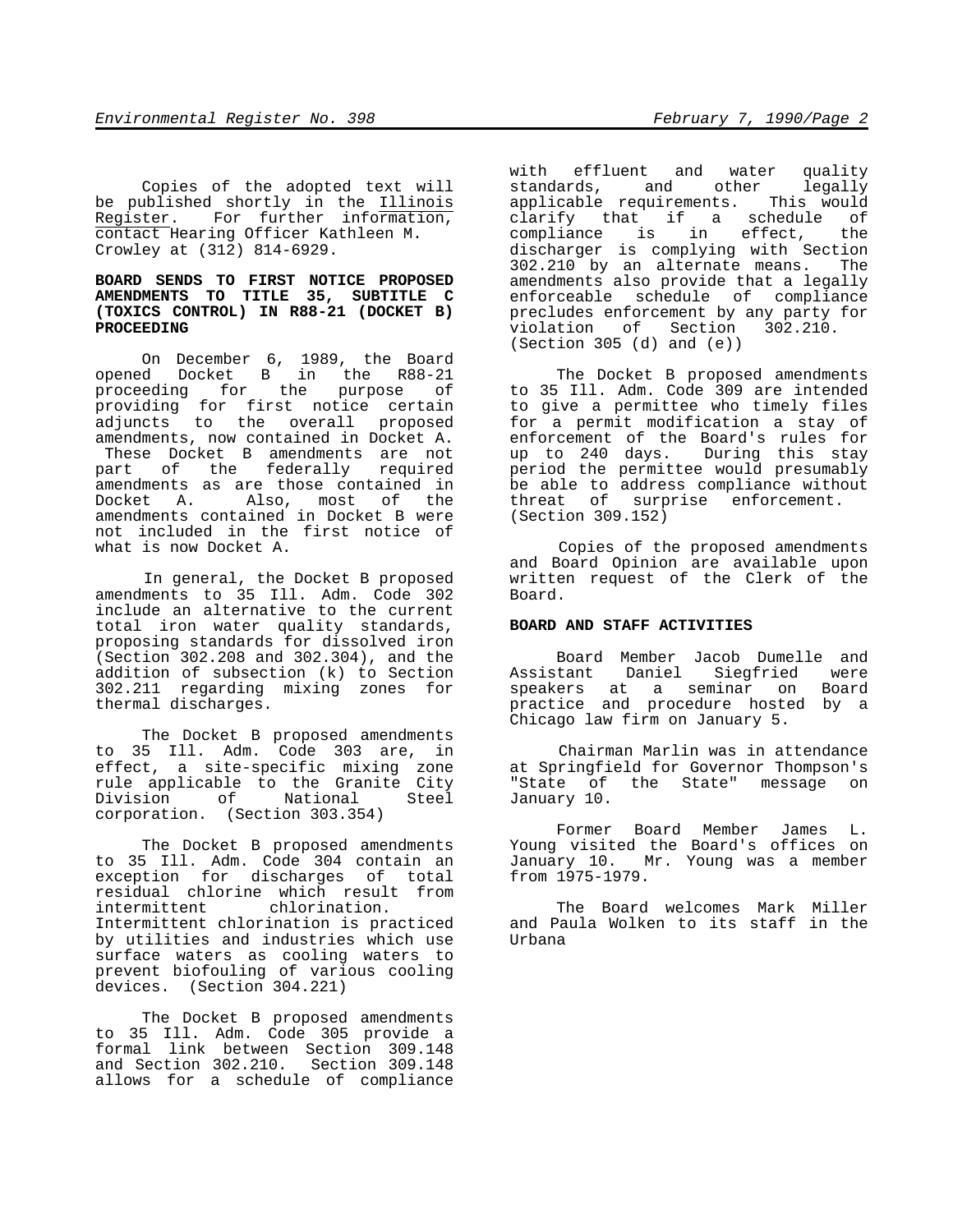office. Mark Miller is the new attorney assistant to Chairman J. Marlin. Paula Wolken is the new secretary for the Urbana office.

 The Board would also like to welcome Sam Walker to the staff of the Chicago office.

# **FINAL ACTIONS - JANUARY 25, 1990 BOARD MEETING**

- PCB 88-98 IBP, Inc. v. IEPA The Board denied petitioner's motion to stay, denied the Agency's motion to file instanter and reaffirmed its September 13, 1989 final decision.
- PCB 88-207 Central Illinois Public Service Co. v. IEPA The Board accepted the Agency Recommendation allowing petitioner to continue its operation at its Jasper County facility in accordance with the thermal discharge limits imposed by the Board Order of August 21, 1980.
- PCB 89-29 Diane Marie Barry v. Village of Fox River Grove The Board found respondent violated the Board's public water supplies regulations, ordered the Village to cease and desist from future violations at its McHenry County facility, and ordered daily visual inspections for a period of one year of the color of its public water. Board Member J. Theodore Meyer concurred.
- PCB 90-9 Motorola, Inc., v, IEPA The Board accepted the Agency Recommendation and granted petitioner provisional variance from the Board's waste disposal regulations relating to 90-day on-site limitations for hazardous wastes at its Cook County facility.
- PCB 90-10 Taracorp Industries, Inc. v. IEPA The Board accepted the Agency Recommendation and granted petitioner provisional variance from the Board's waste disposal regulations relating to 90-day on-site limitations for hazardous wastes at its Madison County facility.
- PCB 90-11 Roper Corp. v. IEPA The Board accepted the Agency Recommendation and granted petitioner provisional variance from the Board's waste disposal regulations relating to 90-day on-site limitations for hazardous wastes at its Kankakee County facility.

AC 89-138<br>DOCKET A & B

- IEPA v. Dr. John Donovan The Board granted respondent's motion to withdraw its Petition for Review, and the matter proceeded as a default at hearing. The Board found respondent violated the provision alleged in the Administrative Citation, imposed a fine of \$500 and ordered the Agency and the Board to file a statement of hearing costs with service upon respondent.
- AC 89-201 IEPA v. Fred Gocey The Board accepted the Agency's Motion to Dismiss, vacated its Order of October 18, 1989 and dismissed the matter.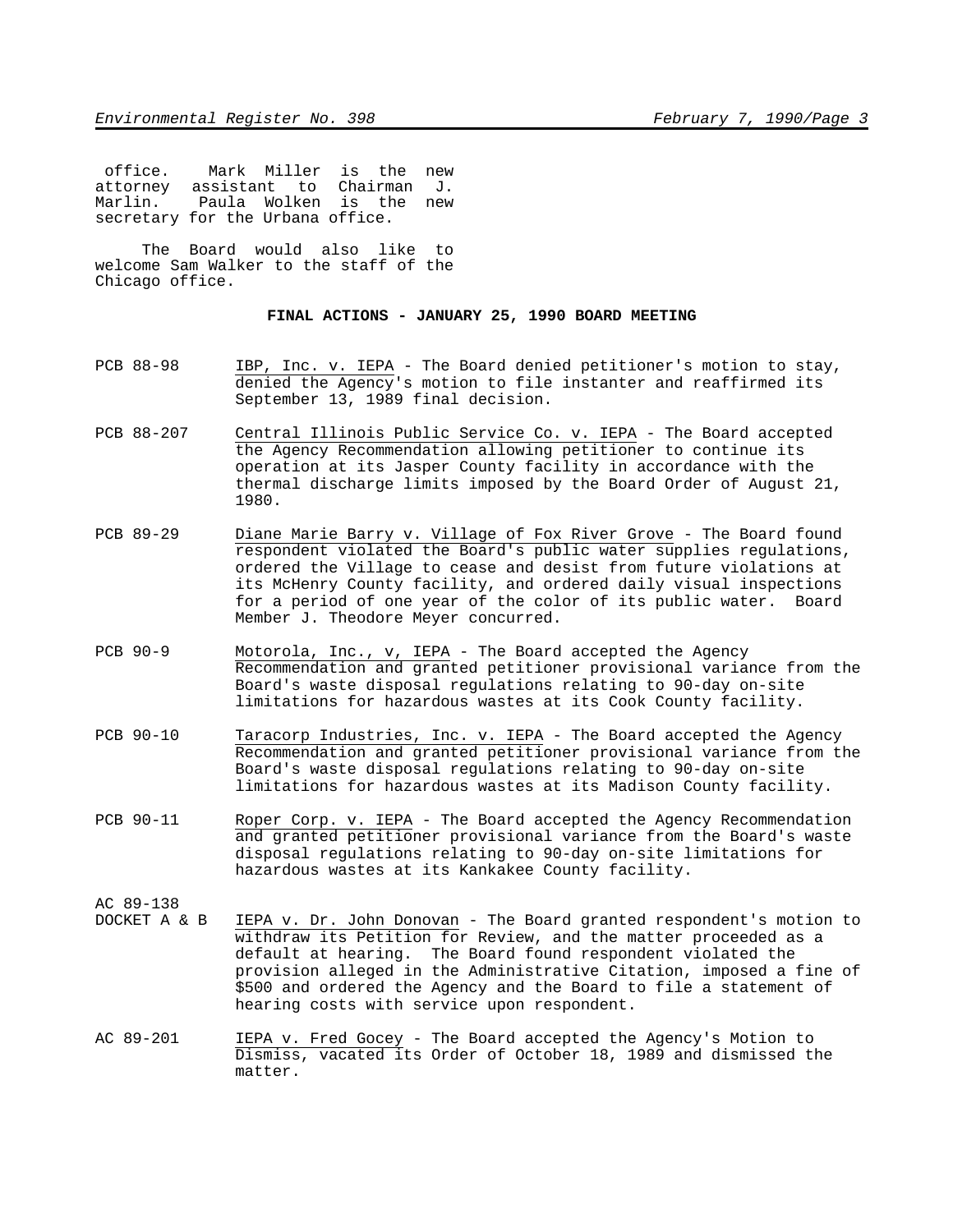- AC 89-237 IEPA v. Gary W. Jacobs This matter was dismissed on the Agency's motion.
- AC 89-276 IEPA v. Rockford Speedway, Inc. The Board found respondent violated Sections  $21(p)(5)$  and  $21(p)(4)$  of the Act and imposed a fine of \$1,000.
- AC 89-278 IEPA v. ESG Watts, Inc. The Board found respondent violated Sections  $21(p)(5)$  and  $21(p)(1)$  of the Act and imposed a fine of \$1,000.
- AC 89-279 IEPA v. Hershal Hancock, individually and d/b/a Risk Managers, International, Inc. - The Board found respondent violated Sections  $21(q)(1)$ ,  $21(q)(4)$  and  $21(q)(6)$  of the Act and imposed a fine of \$1,500.
- AC 89-280 IEPA v. Barter-Mitchell Construction Co. The Board found respondent violated Sections  $21(q)(1)$ ,  $21(q)(4)$  and  $21(q)(6)$  of the Act and imposed a fine of \$1,500.
- AC 89-281 IEPA v. Loren Lambert The Board found respondent violated Sections  $21(q)(1)$ ,  $21(q)(4)$  and  $21(q)(6)$  of the Act and imposed a fine of \$1,500.
- AC 89-282 IEPA v. Village of Washington Park The Board found respondent violated Sections  $21(q)(1)$ ,  $21(q)(2)$ ,  $21(q)(3)$  and  $21(q)(5)$  of the Act and imposed a fine of \$2,000.
- AC 89-283 IEPA v. Paul Fridly The Board found respondent violated Sections  $21(q)(1)$  and  $21(q)(3)$  of the Act and imposed a fine of \$1,000.
- AC 89-284 IEPA v. City of Herrin The Board found respondent violated Sections  $21(p)(5)$ ,  $21(p)(7)$  and  $21(p)(9)$  of the Act and imposed a fine of \$1,500.
- AC 89-285 IEPA v. Paul L. Hindman The Board found respondent violated Sections  $21(p)(5)$  and  $21(p)(11)$  of the Act and imposed a fine of \$1,000.
- AC 89-286 IEPA v. ESG Watts, Inc. The Board found respondent violated Section  $21(p)(5)$  of the Act and imposed a fine of \$500.
- AC 89-287 IEPA v. Robert W. Britz, Jr. The Board found respondent violated Sections  $21(q)(1)$  and  $21(q)(3)$  of the Act and imposed a fine of \$1,000.
- AC 89-291 IEPA v. Roger Hill This matter was dismissed on the Agency's motion.
- AC 89-294 IEPA v. Don Eichen The Board found respondent twice violated Section  $21(q)(1)$  of the Act and imposed a fine of \$1,000.
- AC 89-297 IEPA v. Decker Construction, Inc. This matter was dismissed on the Agency's motion.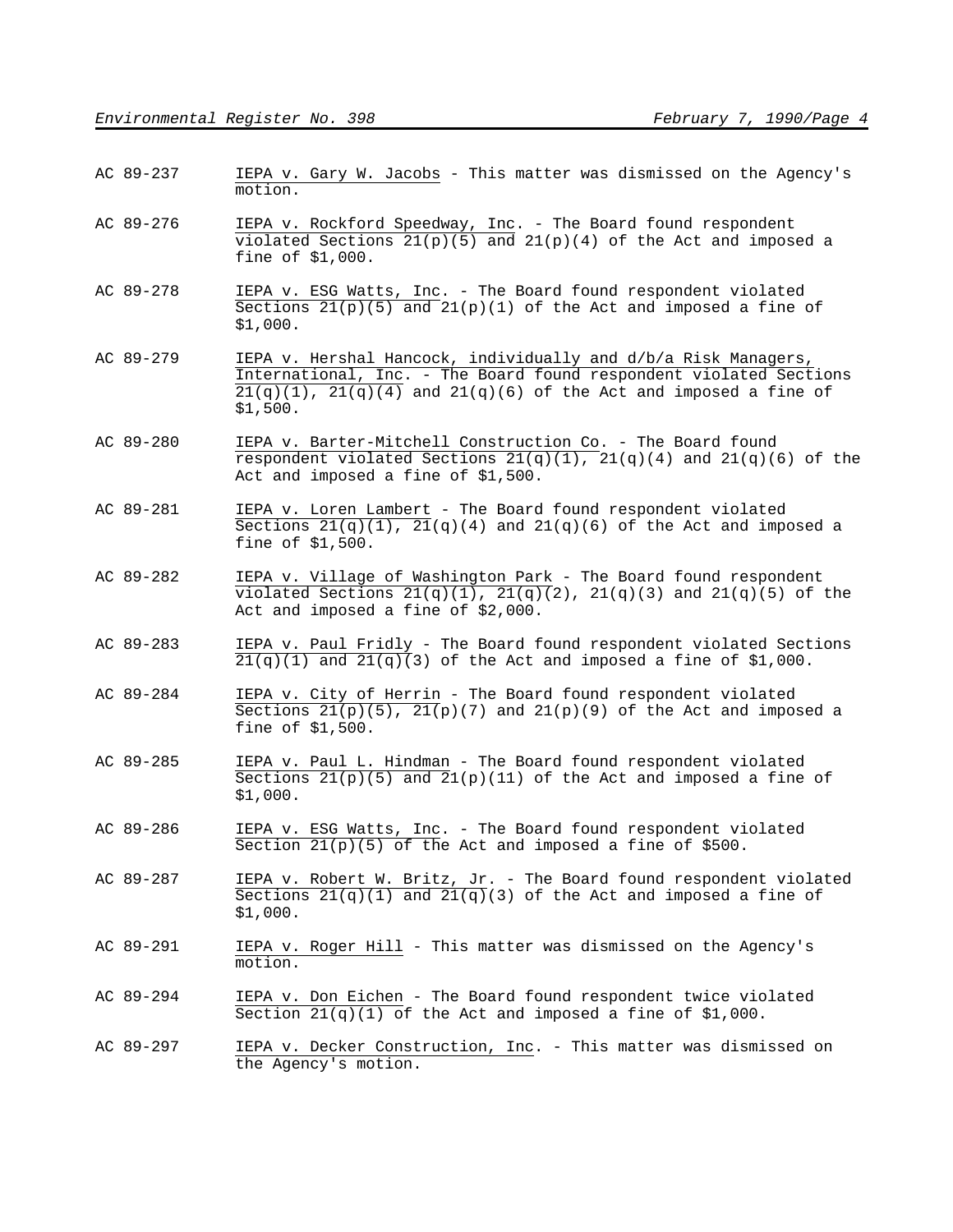#### **NEW CASES - JANUARY 25, 1990**

- PCB 89-205 Vito Zivoli v. Prospect Dive and Sport Shop, et al. Complainant alleges violations of the Board's noise regulations at respondents' Cook County facility. Hearing mandatory.
- PCB 90-7 IEPA v. Blue Tee Corp. (Azcon Scrap Division) Complainant alleges violations of the Act and Board air pollution regulations at respondent's Madison County facility. Hearing mandatory.
- PCB 90-8 The City of Metropolis v. IEPA Petitioner seeks review of the Agency's denial of its permit application for vertical expansion of its Massac County landfill. Hearing authorized.
- PCB 90-9 Motorola, Inc. v. IEPA See Final Actions.
- PCB 90-10 Taracorp Industries, Inc. v. IEPA See Final Actions.
- PCB 90-11 Roper Corp. v. IEPA See Final Actions.

#### **CALENDAR \***

- February 9 A-E EPA v. Northrop Corporation PCB 89-192, State of Illinois 10:00 a.m. Center, 100 W. Randolph St., Suite 11-500, Chicago.
- February 13 A-E EPA v. Ravenswood Health Enterprises, Inc. PCB 89-190, 10:00 a.m. State of Illinois Center, 100 W. Randolph St., Suite 11- 500, Chicago.
- February 14 A-C EPA v. Kissner Company AC 89-247, 134 North LaSalle St., 10:00 a.m. Suite 2222, Chicago.
- February 14 R Groundwater Quality Standards (35 Ill. Adm. Code 620) R89 -14, State of Illinois Center, 100 West Randolph St., Room 9-031, Chicago. (Hearing will continue on February 15 and February 16 if necessary.)
- February 15 R Groundwater Quality Standards (35 Ill. Adm. Code 620) R89<br>9:00 a.m. <sup>-14</sup>, Northeastern Illinois Planning Commission, 400 W. Madi  $-14$ , Northeastern Illinois Planning Commission, 400 W. Madison St., Meeting Room, Chicago.
- February 16 R Groundwater Quality Standards (35 Ill. Adm. Code 620) R89 9:00 a.m.  $-14$ , State of Illinois Center, 100 W. Randolph St., Room 9-040, Chicago.
- February 21 A-E EPA v. Calumet Armature Electric PCB 89-191, State of 9:30 a.m. Illinois Center, 100 W. Randolph, St., Suite 11-500, Chicago.
- **February 22 Pollution Control Board Meeting, State of Illinois Center, 100 W. Randolph St., Conference Room 9-040, Chicago.**
- February 22 P-A Bulk Molding Compounds, Inc. v. EPA PCB 89-195, Elgin City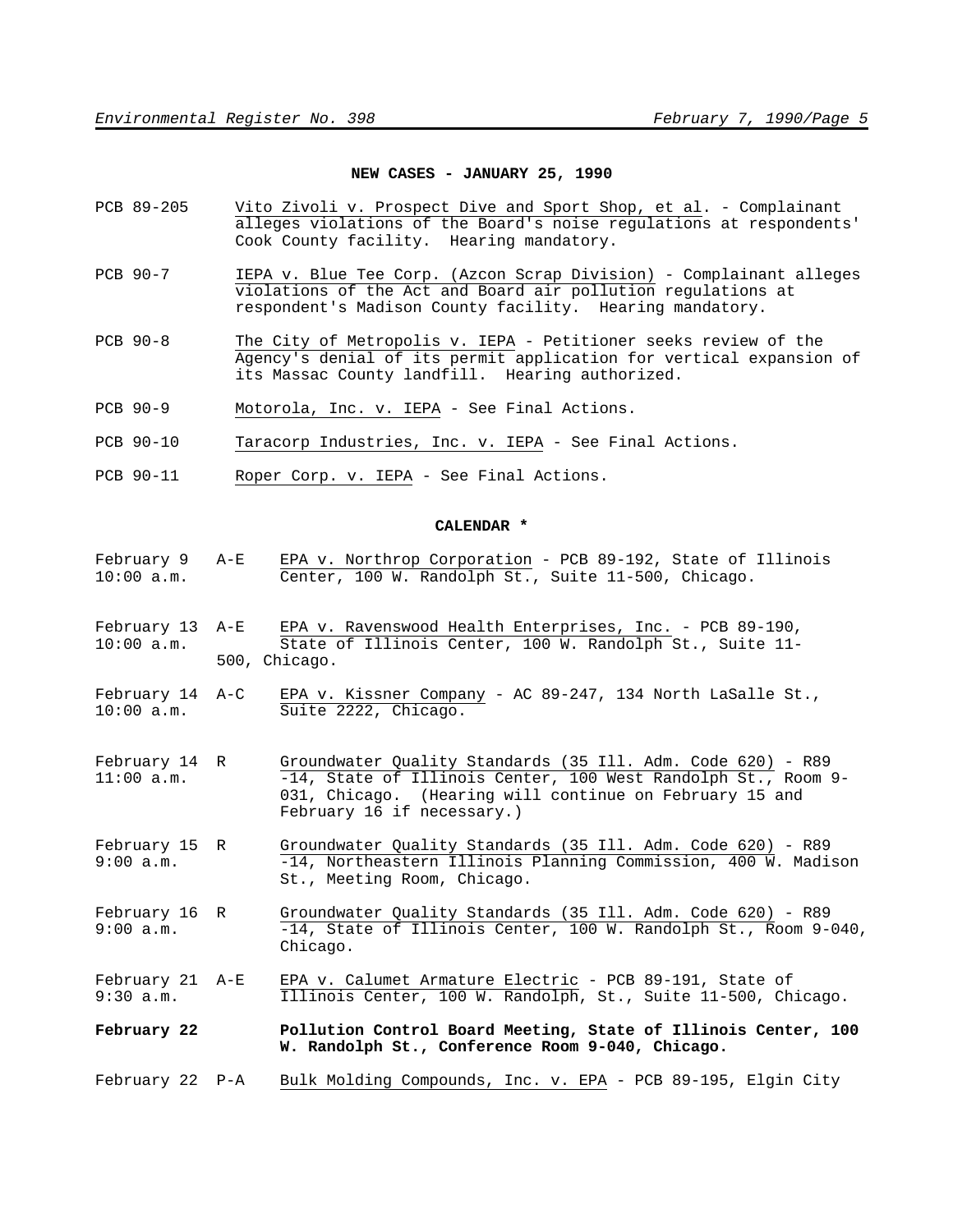| $10:00$ a.m. |  |  | Hall, 150 Dexter Court, Elgin. |  |  |
|--------------|--|--|--------------------------------|--|--|
|--------------|--|--|--------------------------------|--|--|

February 23 A-C Jackson County v. Donald Taylor - AC 89-258, City Council 10:00 a.m. Chambers, City Hall, 202 North 11th, Murphysboro.

February 26 A-E EPA v. Chicago Steel Container Corporation - PCB 89-206, 11:00 a.m. State of Illinois Center, 100 W. Randolph St., Suite 11-500, Chicago.

February 26 P-A Calvary Temple Church v. EPA - PCB 90-3, DuPage Center, 421 9:30 a.m. County Farm Road, Courtroom 1700, Wheaton.

February 27 P-A A.R.F. Landfill Corp. v. EPA - PCB 89-101, Avon Township 10:30 a.m. Community Center, 433 East Washington, Round Lake.

February 27 A-C EPA v. General Iron Industries, Inc. - AC 89-198, State of 9:30 a.m. Illinois Center, 100 W. Randolph St., Suite 11-500, Chicago.

February 28 A-C EPA v. John Vander - AC 89-224, State of Illinois Building, 10:00 a.m. North Conference Room, 2309 W. Main, Marion.

March 1 A-C EPA v. City of Rutland - AC 89-242, Fire District Building, 10:00 a.m. Rutland

March 2 A-V General Motors Corporation v. EPA - PCB 88-193, Vermilion<br>10:00 a.m. County Courthouse, Court Room 101, 7 North Vermilion, Dany County Courthouse, Court Room 101, 7 North Vermilion, Danville.

March 2 A-E EPA v. Ekco Glaco Corp. - PCB 89-200, State of Illinois 9:30 a.m. Center, 100 W. Randolph St., Suite 11-500, Chicago.

March 6  $A-C$  EPA v. Omer Thomas - AC 89-215, Court Room B, Shelby County 10:00 a.m. Courthouse, East Main Street, Shelbyville.

March 6 P-A The Grigoleit Company v. EPA - PCB 89-184, Decatur Public 10:00 a.m. Library, 247 East North St., Decatur.

March 7 P-A The Grigoleit Company v. EPA - PCB 89-184, Decatur Public 9:30 a.m. Library, 247 East North St., Decatur.

March 7 P-A Pekin Energy Company v. EPA - PCB 89-171, Tazewell County 1:30 p.m. Board, 11 South 4th St., McKenzie Building, Third Floor, Pekin.

March 7 P-A Koppers Industries, Inc. v. EPA - PCB 90-6, Morton West High<br>10:00 a.m. School, Auditorium, 2400 South Home Street, School, Auditorium, 2400 South Home Street, Berwyn (if necessary, 2nd day of hearing will be held on March 9, 1990, Morton East High School).

**March 8 Pollution Control Board Meeting, State of Illinois Center, 100 W. Randolph St., Conference Room 9-040, Chicago.**

March 9 P-A Koppers Industries, Inc. v. EPA - PCB 90-6, Morton East High School, Auditorium, 2423 South Austin, Cicero.

March 13 P-A Sushi, Ltd. v. EPA - PCB 89-150, Canton City Hall, Room 207, 10:00 a.m. 210 East Chestnut St., Canton.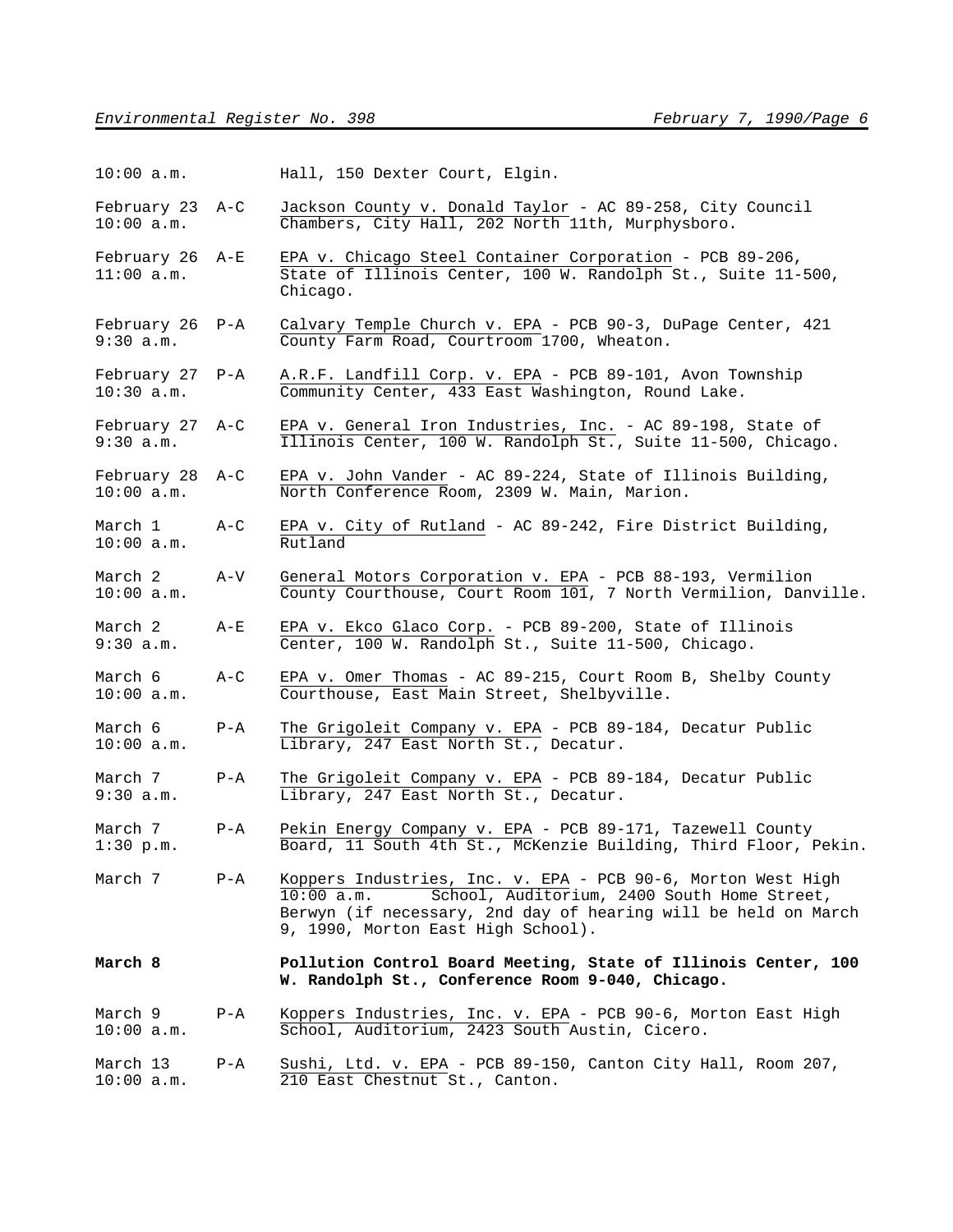| March 13<br>$10:30$ a.m. | $\mathbb{R}$ | Site-Specific Rule Change for Abbott Laboratory<br>(Pharmaceuticals) - R88-14, State of Illinois Center, 100 W.<br>Randolph St., Room 11-512, Chicago.                                                                                    |
|--------------------------|--------------|-------------------------------------------------------------------------------------------------------------------------------------------------------------------------------------------------------------------------------------------|
| March 13<br>10:00 a.m.   | PWS          | Metro Utility Company v. EPA - PCB 89-210 Central Square,<br>Second Floor Board Room, 222 East 9th Street, Lockport.                                                                                                                      |
| March 14<br>9:30 a.m.    | $A-V$        | Olin Chemicals (Joliet Plant) v. EPA - PCB 89-72, Joliet<br>City Hall, East Wing Conference Room, First Floor 150 West<br>Jefferson Street, Joliet.                                                                                       |
| March 14<br>10:00 a.m.   | PWS-V        | Metor Utility Company v. EPA - PCB 89-210, Central Square,<br>Second Floor Board Room, 222 East 9th Street, Lockport.                                                                                                                     |
| March 15                 | W-V          | Village of Shorewood v. EPA - PCB 89-204, Shorewood Village<br>10:00 a.m.<br>Council Chambers, Village Hall, 903 W.<br>Jefferson, Village of Shorewood.                                                                                   |
| March 19<br>10:00 a.m.   | $N-E$        | Robert J.Kvatsak and Alice Joan Kvatsak v. St. Michaels<br>Lutheran Church, PCB 89-182, State of Illinois Center, 100 West<br>Randolph, Suite 11-500, Chicago.                                                                            |
| March 21                 | $N-E$        | John Zarlenga and Jean Zarlenga v. Partnership Concepts, et<br>al.- Bloomingdale Village Hall, 201 South<br>$10:00$ a.m.<br>Bloomingdale Road, Bloomingdale.                                                                              |
| March 22                 |              | Pollution Control Board Meeting, State of Illinois Center, 100<br>W. Randolph St., Conference Room 9-040, Chicago.                                                                                                                        |
|                          |              |                                                                                                                                                                                                                                           |
| March 23<br>$1:15$ p.m.  | $A-C$        | EPA v. Roger Miller - PCB 89-145, Mahomet Area Community<br>Building, 510 East Main, Mahomet.                                                                                                                                             |
| March 23<br>10:00 a.m.   | A-E          | EPA v. Blue Tee Corporation (Azcon Scrap Division) - PCB 90-<br>7, Alton City Hall, 101 East Third Street, Alton.                                                                                                                         |
| March 28<br>10:15 a.m.   | $P - A$      | Modine Manufacturing Company v. EPA - PCB 86-124, McHenry<br>Public Library, 1011 North Green St., McHenry.                                                                                                                               |
| March 28<br>9:30 a.m.    | A-E          | People of the State of Illinois v. Crown Cork & Seal Co.,<br>Inc. - PCB 89-159, Kankakee Detention Center, 400 East<br>Merchant, Kankakee.                                                                                                |
| March 28<br>$10:30$ a.m. | R            | Site-Specific Rule Change for Abbott Laboratories<br>(Pharmaceuticals) R88-14, Lake County Courthouse, Tenth Floor<br>Assembly Room, 18 North County Road, Waukegan.                                                                      |
| March 28<br>10:00 a.m.   | A-S          | The Nutra Sweet Company and Consumers Illinois Water Company<br>Petition for an Adjusted Standard, 35 Ill. Adm. Code 304.105<br>and 302.208 - AS 89-3, University Park Village Hall, Village<br>Board Room, 698 Burnham, University Park. |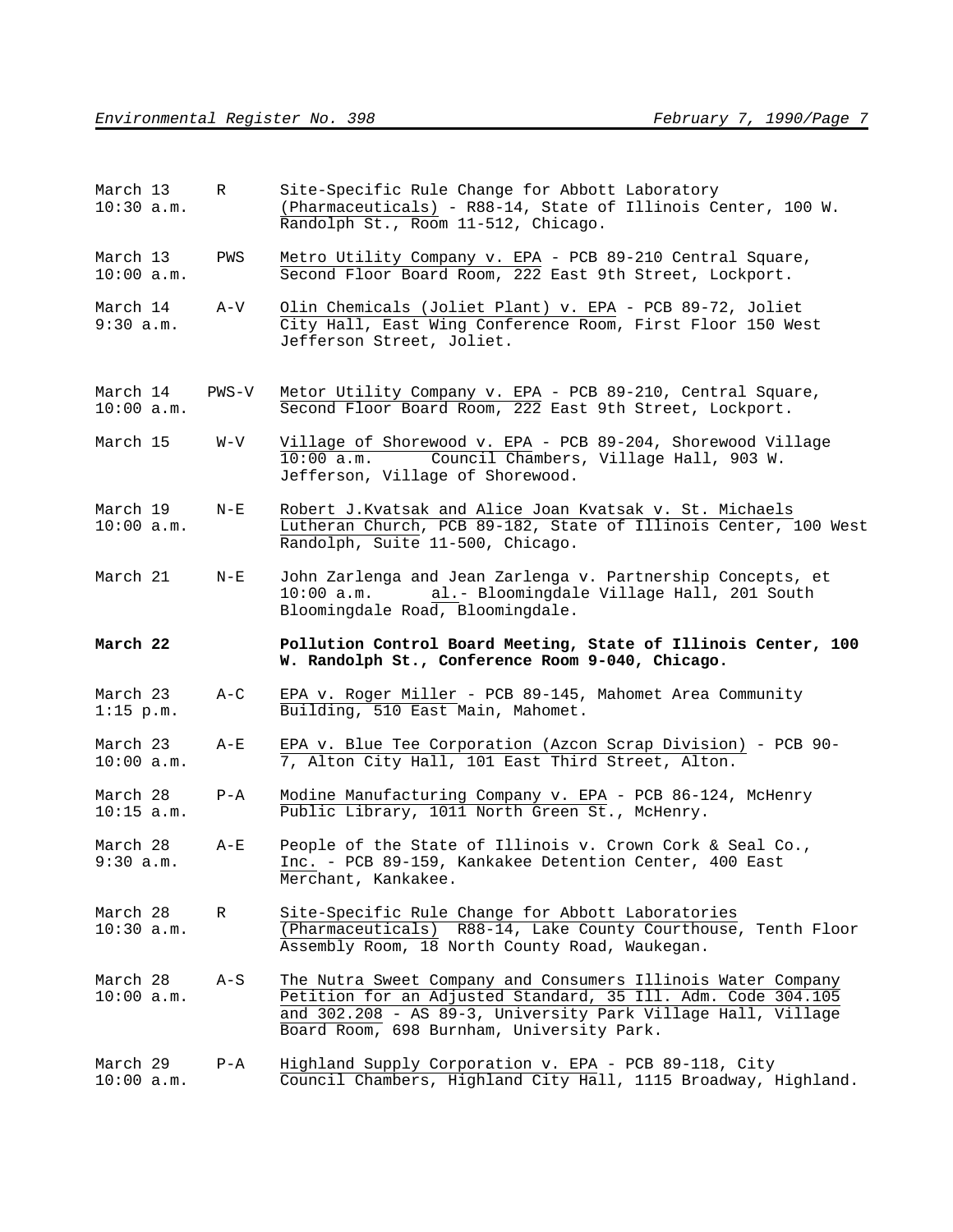| March 30     | $A-C$ |  |                                        |  | EPA v. Ronald Griffith - AC 89-230, Courtroom, Main Floor, |  |
|--------------|-------|--|----------------------------------------|--|------------------------------------------------------------|--|
| $10:00$ a.m. |       |  | Shelby County Courthouse, Shelbyville. |  |                                                            |  |

- March 30 N-E Phyllis A. Diadone, et al v. Lexington Square PCB 89-168 10:00 a.m. Lexington Square, Hyde Park Room, 555 West Foxworth, Lombard.
- April 5 A-E People of the State of Illinois v. Crown Cork and Seal 9:30 a.m. Company Inc. - PCB 89-201, State of Illinois Center, 100 West Randoph Street, Suite 11-500, Chicago.
- **April 12 Pollution Control Board Meeting, State of Illinois Center, 100 W. Randolph St., Conference Room 9-040, Chicago.**
- April 12 P-A Waste Management of Illinois, Inc. v. EPA PCB 89-176, 9:30 a.m. Joliet Courthouse, 14 W. Jefferson St., Joliet.
- April 18 P-A D & B Refuse Service, Inc. v. EPA PCB 89-106, Moultrie 9:30 a.m. County Courthouse, Grand Jury Room, Third Floor, Sullivan.
- April 19 P-A National Coatings, Inc. v. EPA PCB 89-181, Knox County<br>11:00 a.m. Courthouse, Second Floor, Bailiff's Office, Galesburg. Courthouse, Second Floor, Bailiff's Office, Galesburg.
- April 20 P-A Olney Sanitary Systems and Andrew Ochs v. EPA PCB 89-175 10:00 a.m. City Council Room, City Hall, 300 South Whittle, Olney.
- April 25 A-S In the Matter of: Safety-Kleen Corporation Petition for 10:00 a.m. Adjusted Standard, 35 Ill. Adm. Code 720.131 (c) - AS 89-5, State of Illinois Center, 100 W. Randolph St., Suite 11-500, Chicago.
- **April 26 Pollution Control Board Meeting, State of Illinois Center, 100 W. Randolph St., Conference Room 9-040, Chicago.**
- **May 10 Pollution Control Board Meeting, State of Illinois Center, 100 W. Randolph St., Conference Room 9-040, Chicago.**

**May 24 Pollution Control Board Meeting, State of Illinois Center, 100 W. Randolph St., Conference Room 9-040, Chicago.**

\* Times and locations of hearings and meetings appearing in the Environmental Register are subject to cancellation or rescheduling without notice. Confirmation of that information may be obtained from the Clerk of the Board at 312/917-6931.

\*\* The Pollution Control Board meetings listed in the calendar (highlighted) are unlike the other hearings listed in that, while they are open to the public, public participation is generally not allowed, except upon the granting of a motion for oral argument.

#### CALENDAR CODE:

| $A - E$ | AIR ENFORCEMENT         | N-F.    | NOISE ENFORCEMENT     |
|---------|-------------------------|---------|-----------------------|
| $A-V$   | AIR VARIANCE            | $N - V$ | NOISE VARIANCE        |
| $A-C$   | ADMINISTRATIVE CITATION | $SWH-V$ | SPECIAL WASTE HAULING |